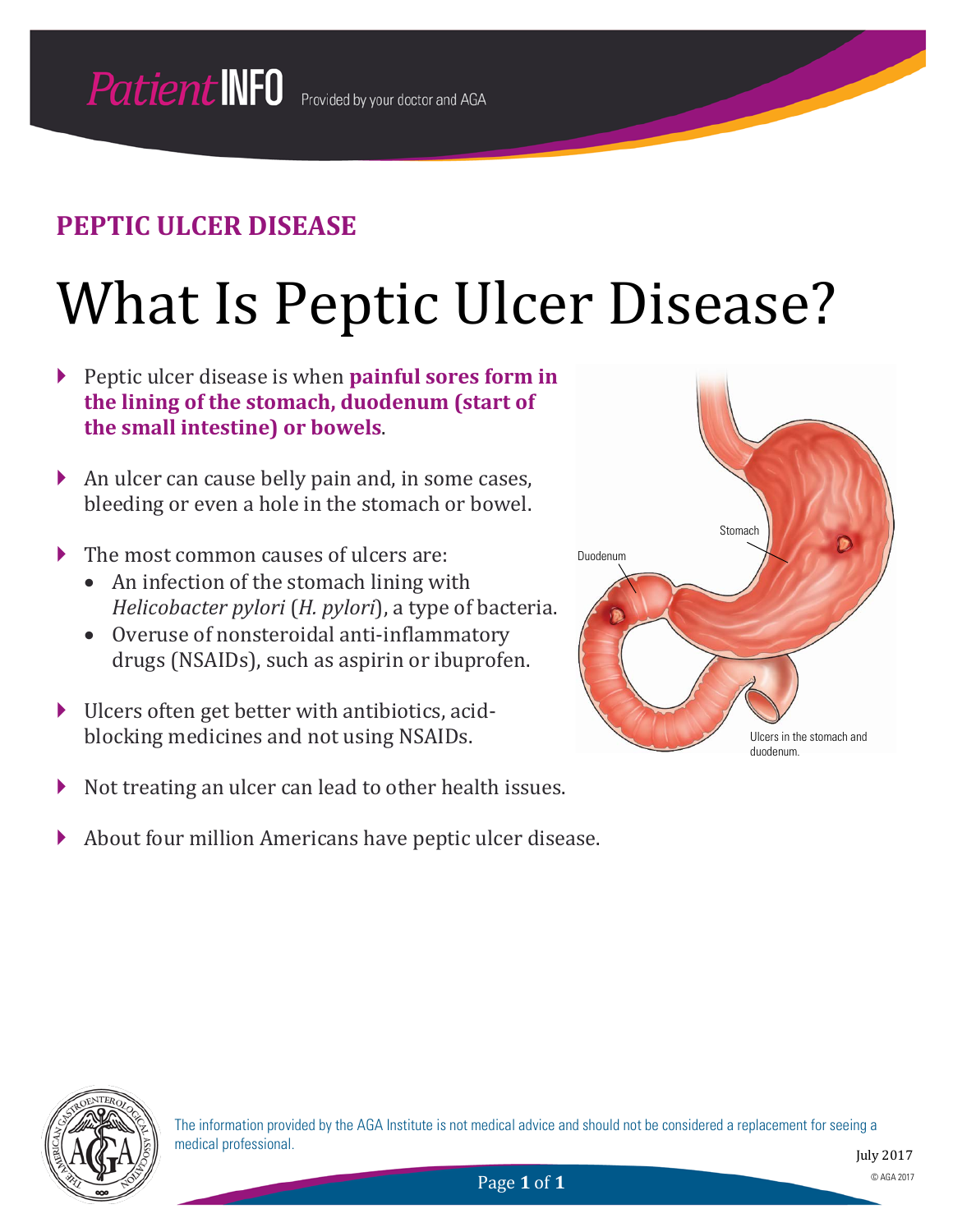# Symptoms of Peptic Ulcer Disease

- The most common symptom of an ulcer is a **burning pain in your stomach between your breastbone and your belly button**.
- You may often feel this pain when your stomach is empty (often between meals), but it can happen at any time — even during the night.
- The pain could last from a few minutes to many hours and may sometimes wake you in the middle of the night.
- Stomach pain is often reduced by food, fluids or taking antacids.
- While not as common as stomach pain, other symptoms could be:
	- Upset stomach.
	- Throwing up.
	- Throwing up blood.
	- Blood in the stool (black stool).
	- Loss of appetite.
	- Weight loss.
	- Anemia (low iron in your blood, which can make you feel weak and tired), when an ulcer bleeds without being treated.

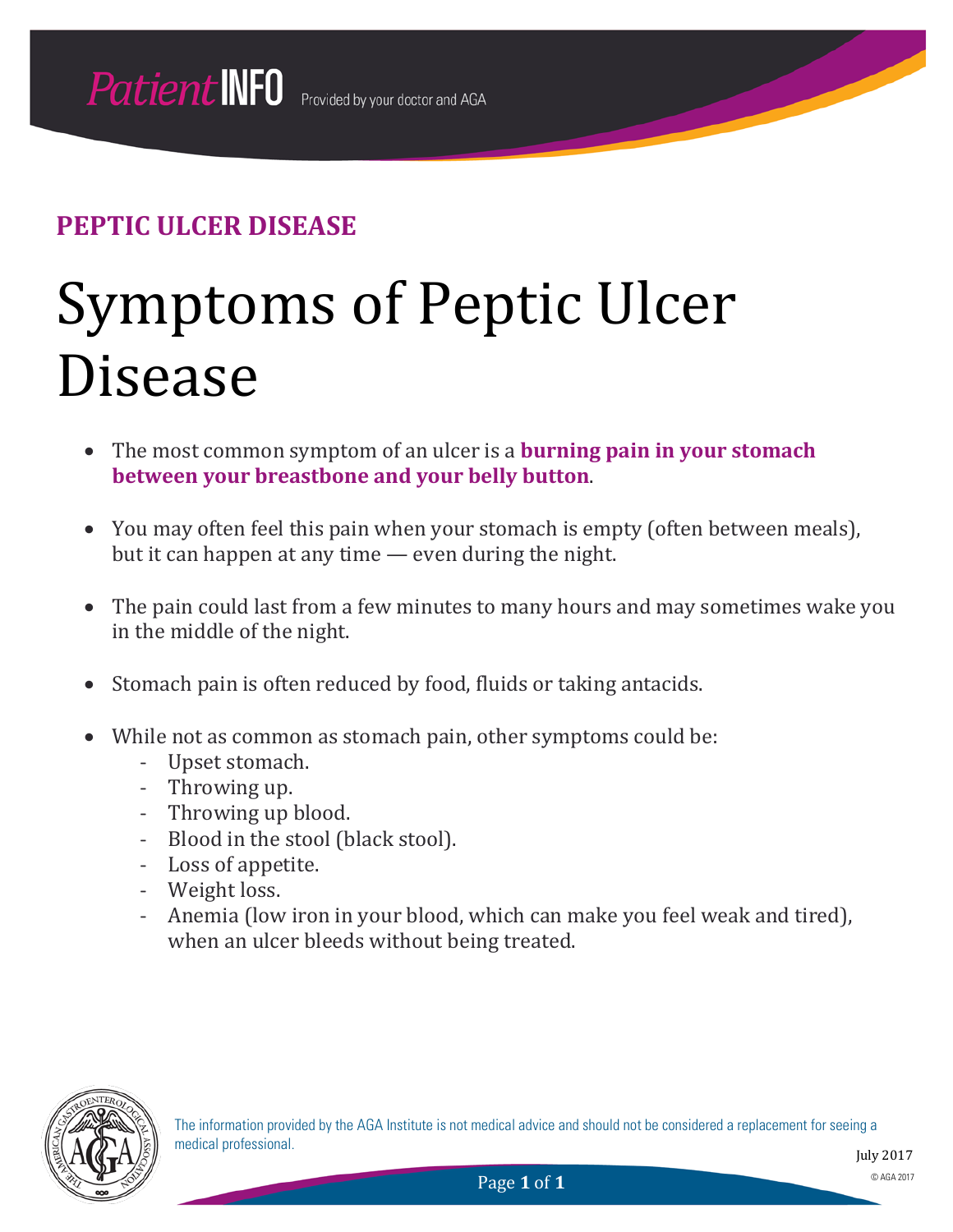## Causes of Ulcers

- Experts have found that **many ulcers are caused by infection** with the *Helicobacter pylori* (*H. pylori*) bacteria — not spicy food or stress.
- Another common cause of peptic ulcer disease is the routine use of pain medications called nonsteroidal anti-inflammatory drugs (NSAIDs). People often take NSAIDs to help with aches, pains and swelling. Examples of the drugs that can cause peptic ulcer disease are:
	- Aspirin.
	- Ibuprofen.
	- Naproxen.
	- Ketoprofen.
	- Meloxicam.
	- Celecoxib.



• Learn more about the overuse and misuse of NSAIDs at **gutcheck.gastro.org**.

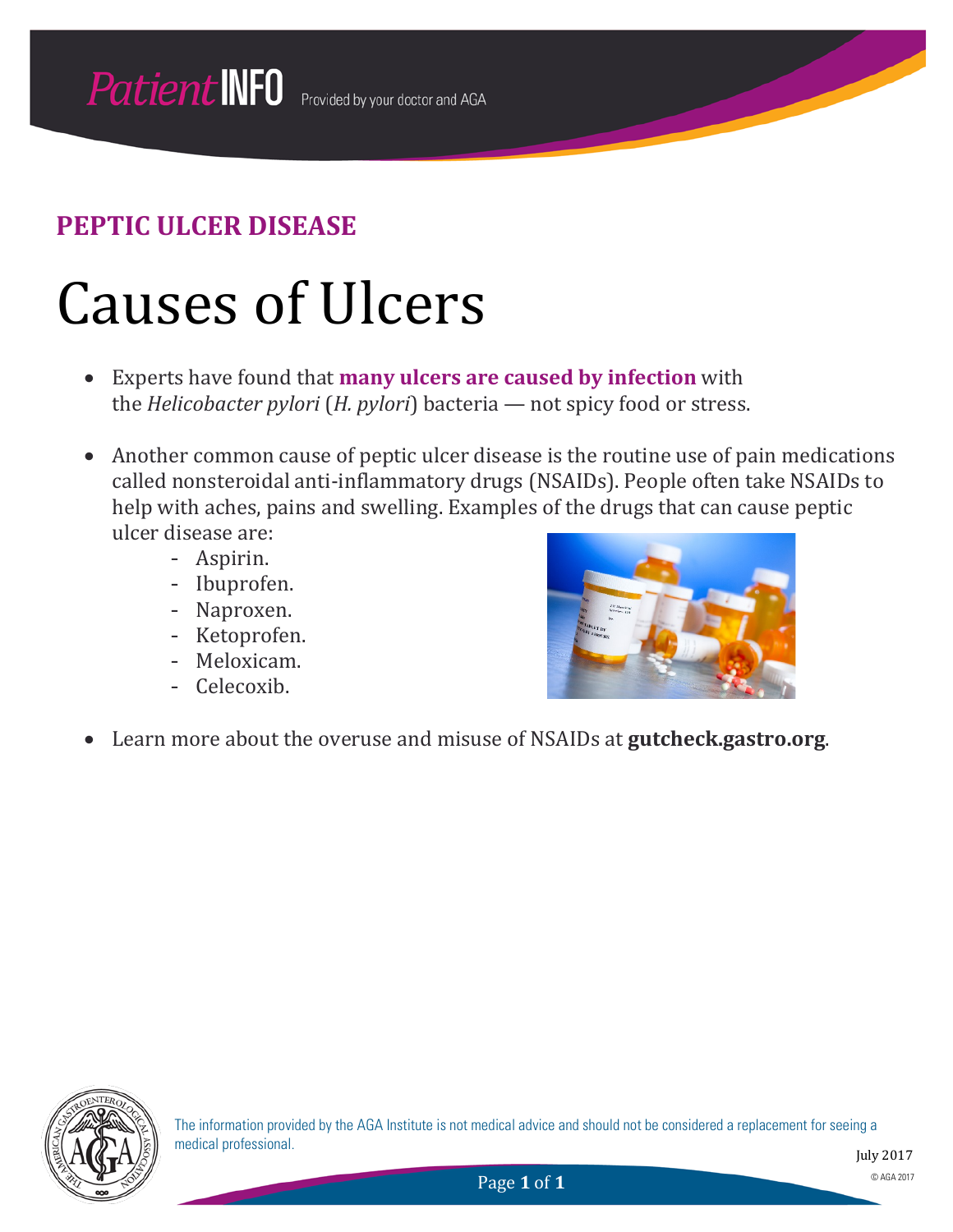## Risk Factors for Ulcers

#### **You're at risk for peptic ulcer disease if you:**

- Are 50 years old or older.
- Drink alcohol in large amounts and/or often.
- Smoke cigarettes or use tobacco.
- Have a family member who has ulcer disease.

#### **You're at risk for NSAID-caused ulcers if you:**

- Are age 60 or older (your stomach lining becomes frailer with age).
- Have had past issues with ulcers and internal bleeding.
- Take steroid medications, such as prednisone.
- Take blood thinners, such as warfarin.
- Drink alcohol or use tobacco on a routine basis.
- Have certain side effects after taking NSAIDs, such as upset stomach and heartburn.
- Take NSAIDs in amounts higher than instructed on the drug facts label or by your doctor or pharmacist.
- Take many different medications that have aspirin and other NSAIDs.
- Take NSAIDs for long periods of time.
- Have had weight-reduction surgery (bariatric surgery).



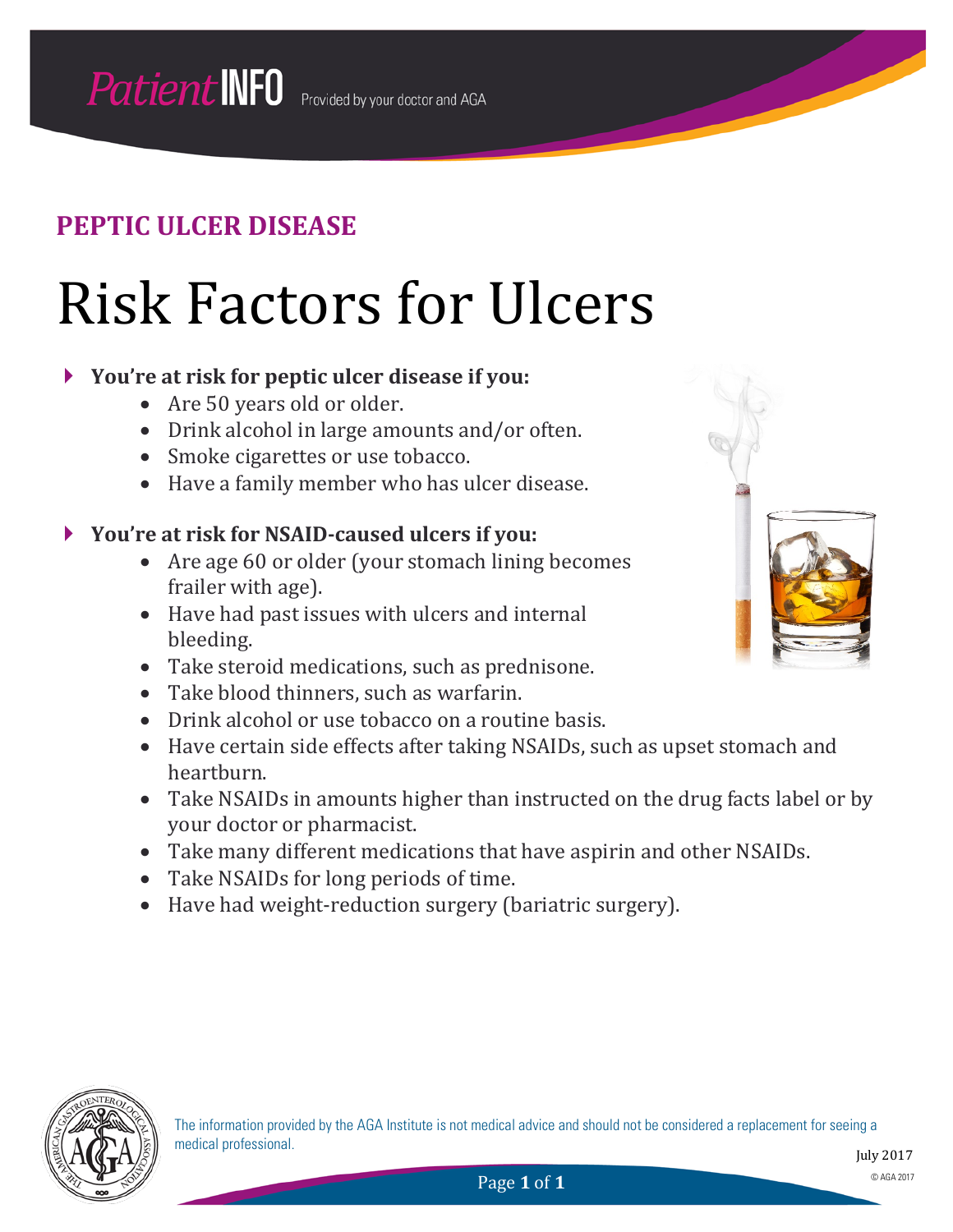# Testing for Peptic Ulcers

There are a few tests your doctor can do if you suspect you may have peptic ulcer disease.

### **Tests for** *H. pylori* **Bacteria**

- Your doctor may give you one of many tests to find out if you have *H. pylori*, such as a breath, blood or stool test.
- In this case, your doctor may send your breath, blood or stool sample to a lab be tested for the bacteria.

#### **Endoscopy**

- This is the most accurate test to find active ulcers and treat complications.
- An endoscopy is done to look at the lining of your esophagus (tube that links your mouth and stomach), stomach and duodenum (first part of the small intestine).
- During the endoscopy a biopsy (taking a small piece of tissue to look at under a microscope) may be taken from your stomach, which can be tested for H. pylori.
- You will be given medicine to block pain and make you feel relaxed and sleepy during the test.
- During the endoscopy, your gastroenterologist will use a long, thin (about the width of your little finger), flexible tube with a tiny camera on the end to look inside your stomach and duodenum.
- The tube is passed through the mouth into the small bowel as your gastroenterologist does a careful exam. Your doctor will be able to see if there is an ulcer in the stomach or duodenum and treat it if it is bleeding.

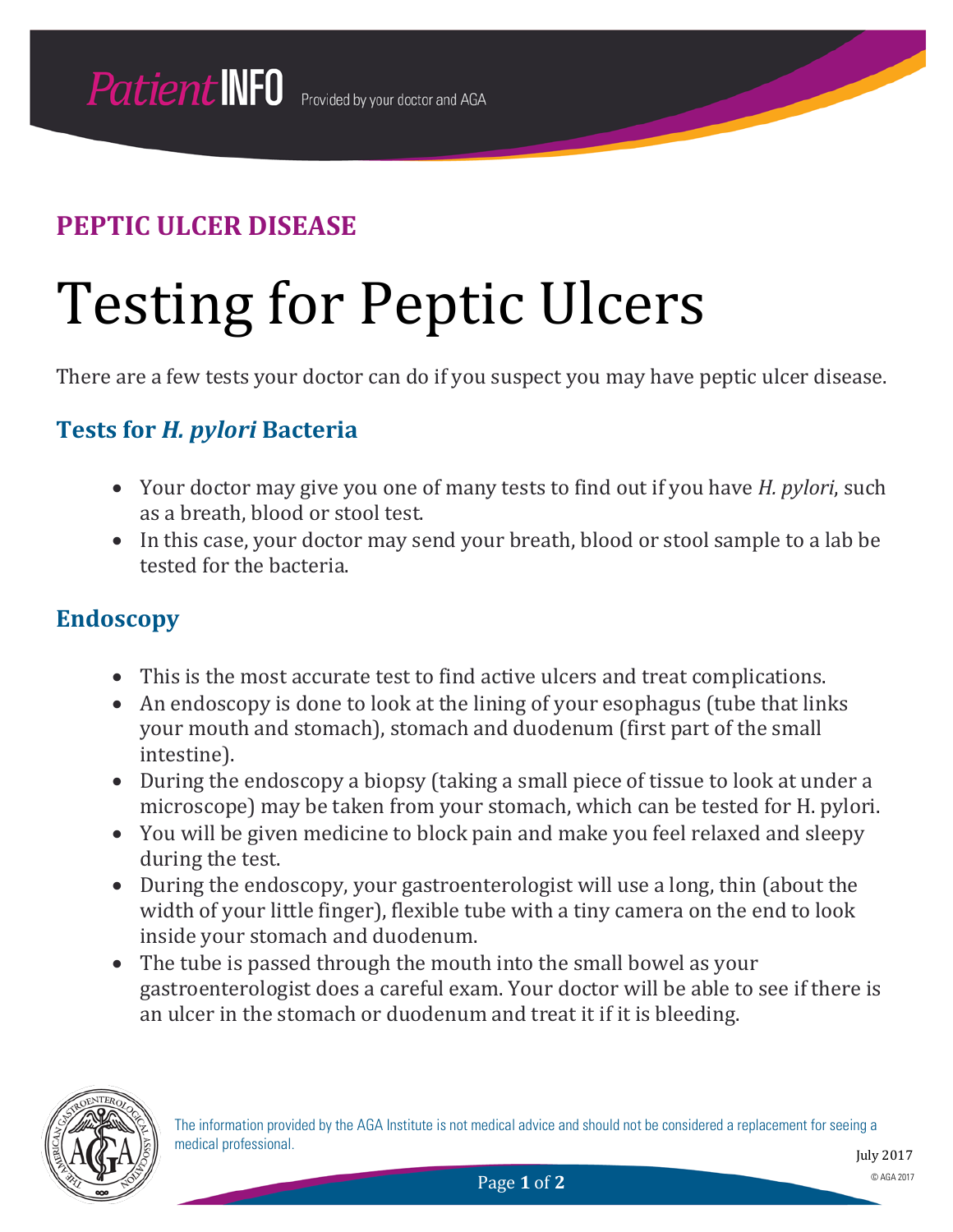### **An Upper-GI (Gastrointestinal) Series**

- With this X-ray test, you will be given a contrast liquid to drink called barium.
- Barium coats the inside lining of the esophagus, stomach and small bowel, and makes them easier to see clearly on X-rays.
- The doctor can also see ulcers, scar tissue or areas where something is blocking the normal path of food through the GI tract.
- Barium tests should not be used if there is a suspicion of an infection causing your GI issues, until the needed tests have been done.

#### Peptic Ulcer Disease – What to Know:

- Peptic ulcer disease is when sores form in the lining of the stomach or intestine.
- **IDED** Ulcers can cause pain or sometimes bleeding.
- Ulcers often come from an infection from H. pylori bacteria.
- Sometimes, ulcers come from the overuse of certain medications, like NSAIDs.
- Ulcers can often be treated and cured with medication.

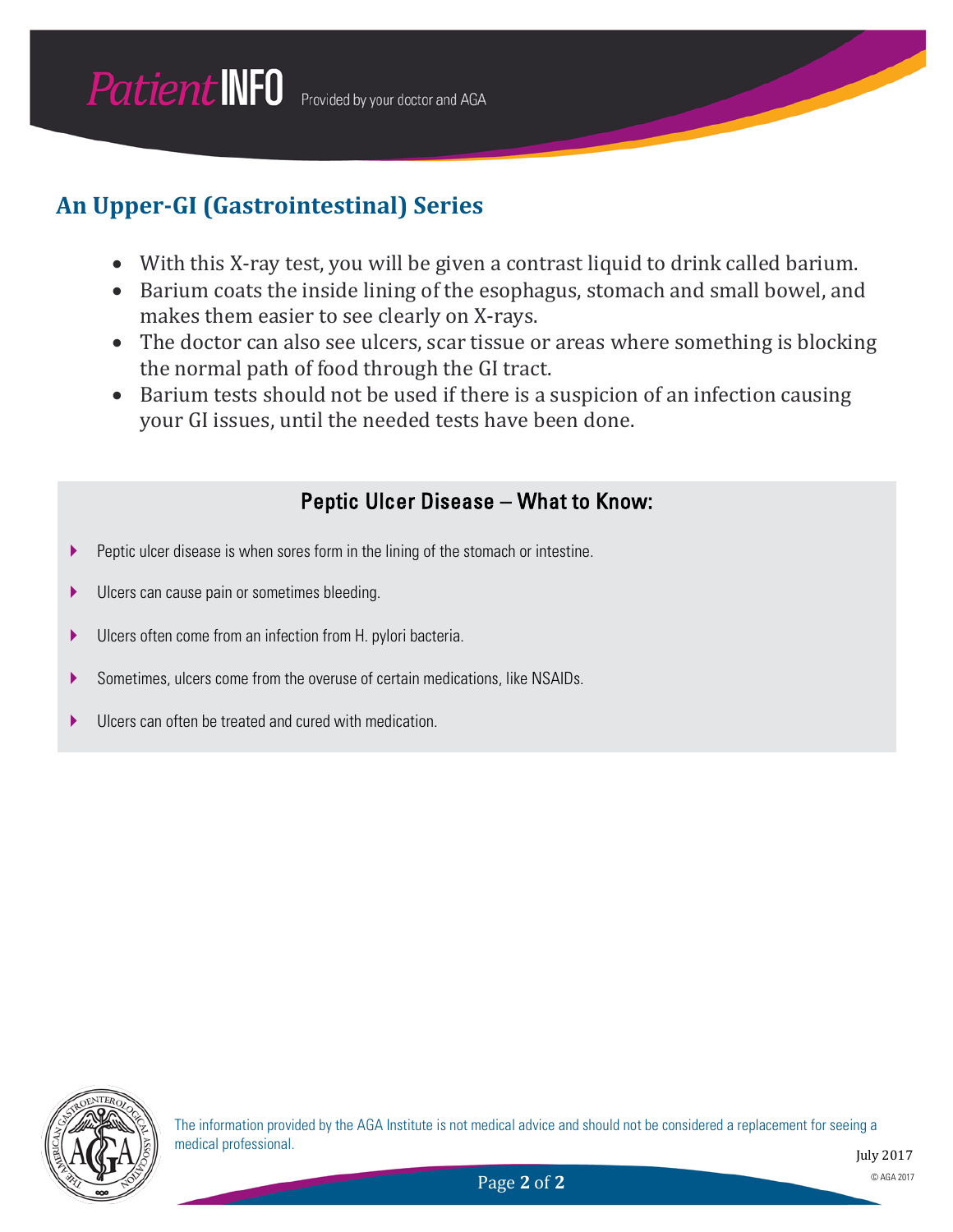## Treatment for Ulcers

Your doctor will work with you to find the best way to help heal your ulcers based on what is causing them.

### **If your tests show you have** *H. pylori* **infection:**

- You will be prescribed:
	- One or two **bacteria-killing antibiotics** (such as amoxicillin, tetracycline, metronidazole or clarithromycin).
	- A medication that has bismuth.
	- A medicine to lessen the acid in your stomach.
- **Antibiotics and acid-blocking medications can usually cure these ulcers** if they have not caused too much damage.
- Often, antibiotics are given for 1–2 weeks.
- It is important to take all of this medicine to cure the infection.
- You should also stop taking nonsteroidal anti-inflammatory drugs (NSAIDs), such as aspirin, ibuprofen, naproxen, ketoprofen, meloxicam and celecoxib.
- During and after your treatment, **stay away from alcohol and cigarettes**, as smoking inhibits ulcer healing.
- Once the medicine has treated the ulcer, there is a 90 percent chance that the disease is fully cured.
- With proper care, surgery is usually not needed.
- Still, you may need surgery if an ulcer fails to heal, if you have bleeding problems or if a perforation (hole) or obstruction (block) in the stomach happens.
- Luckily, surgical therapy is rarely needed, because medications usually cure ulcers.

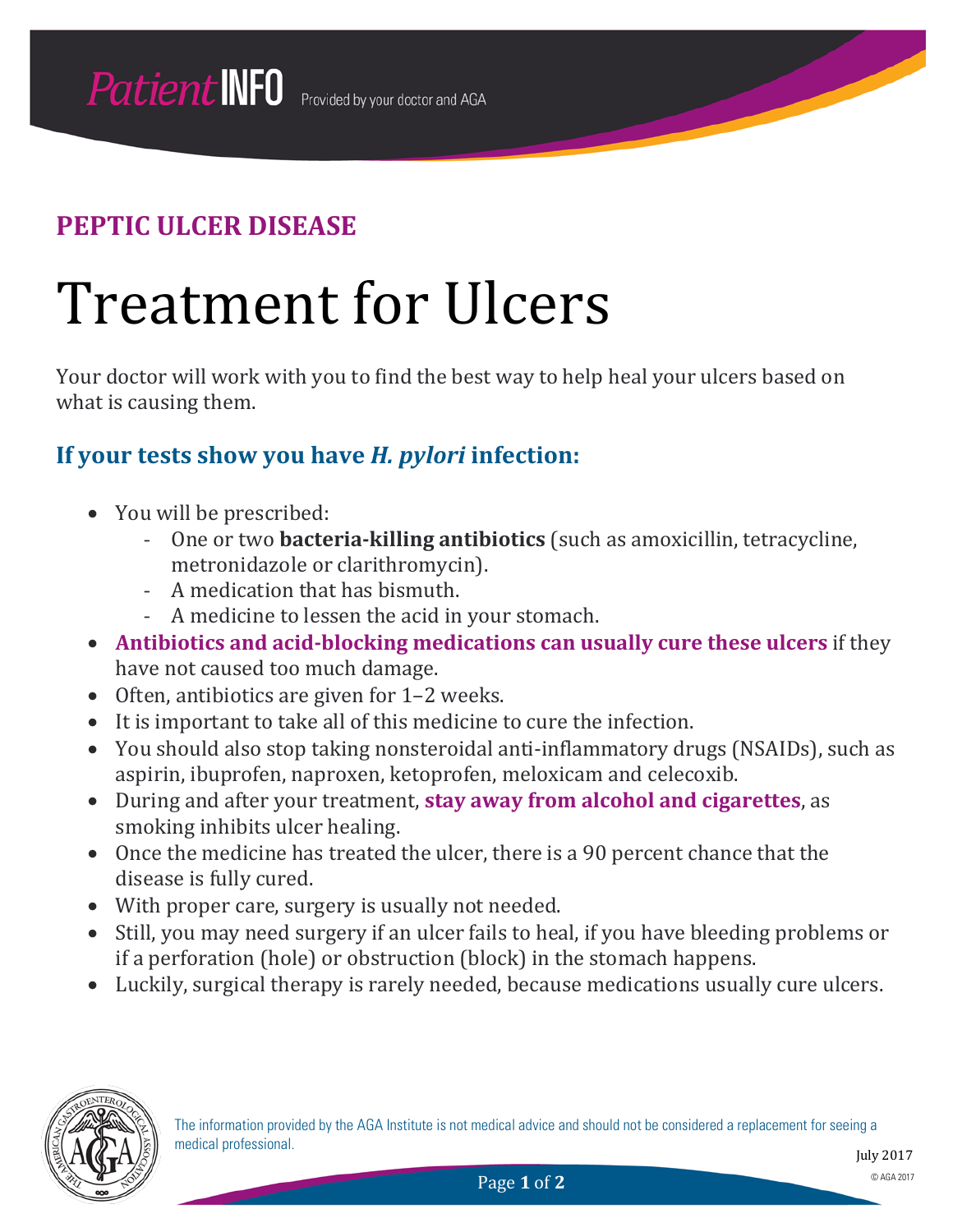Since the source of H. pylori infection is not yet known, no final recommendations have been made for preventing peptic ulcer disease. However, it is always wise to **wash your hands fully, eat food that has been prepared the right way and drink water from a clean, safe source**.

### **If you have ulcers not caused by** *H. pylori***:**

- Stop using NSAIDs, such as aspirin, ibuprofen, naproxen, ketoprofen, meloxicam and celecoxib.
- Your doctor will start you on medicine to lessen the acid in your stomach.

#### Peptic Ulcer Disease – What to Know:

- **Peptic ulcer disease is when sores form in the lining of the stomach or intestine.**
- **Ulcers can cause pain or sometimes bleeding.**
- Ulcers often come from an infection from H. pylori bacteria.
- Sometimes, ulcers come from the overuse of certain medications, like NSAIDs.
- Ulcers can often be treated and cured with medication.